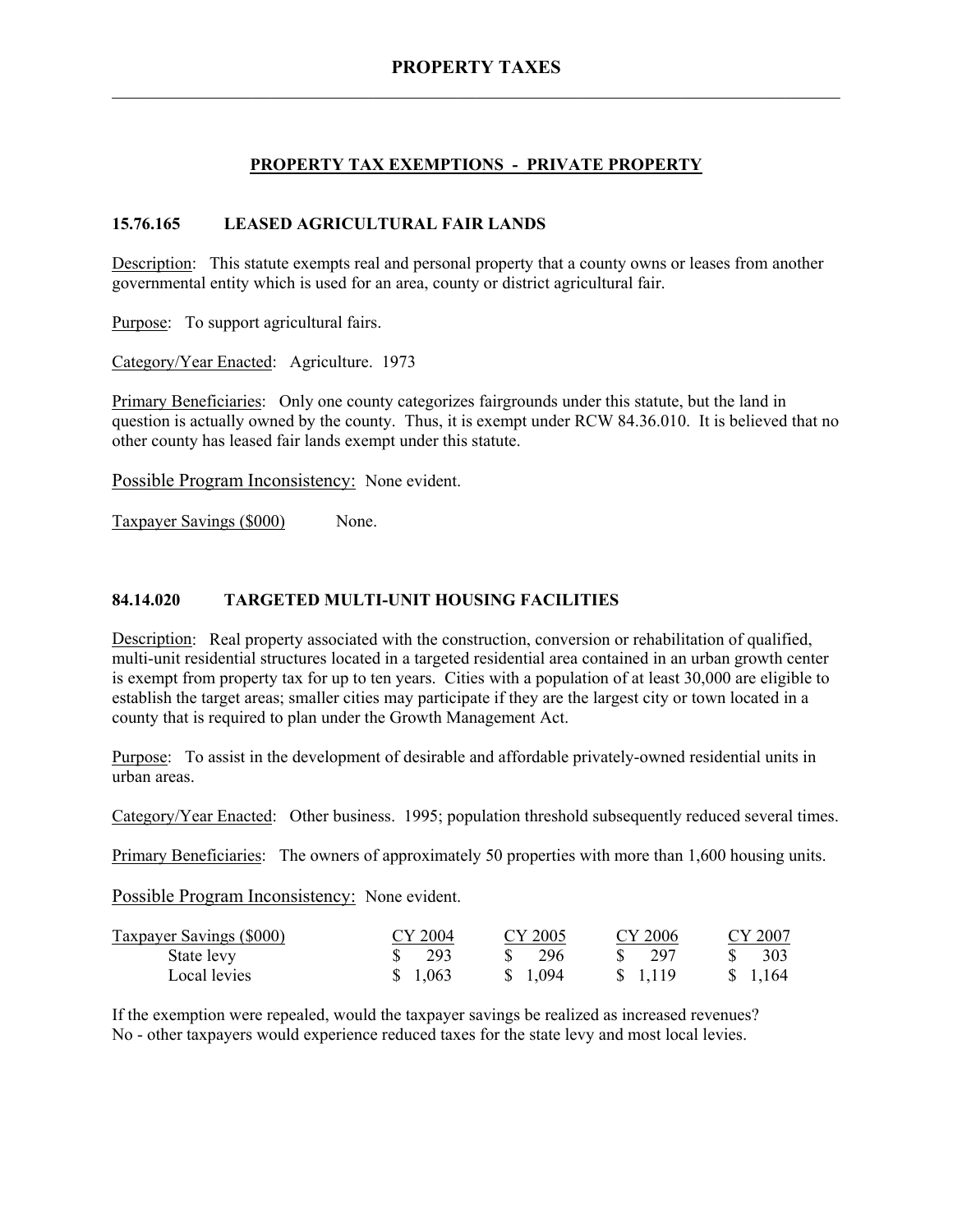## **84.26.070 REHABILITATION OF HISTORIC PROPERTY**

Description: Property that is listed on a national or local register of historic places is granted a special valuation upon approval of the owner's application. If the actual cost of rehabilitating historic property exceeds twenty-five percent of its assessed value, then the cost of the renovation may be excluded from the taxable value for ten years.

Purpose: To encourage the renovation of historic buildings in order to bring them up to building code standards, while preserving their architectural and cultural value.

Category/Year Enacted: Individuals. 1985

Primary Beneficiaries: Owners of historic property who rehabilitate the structure.

Possible Program Inconsistency: This property tax exemption encourages the preservation of properties that could be put to other uses, especially in urban core areas. Thus, this exemption could be considered as being partially inconsistent with programs that encourage affordable housing and community redevelopment efforts.

| <b>Taxpayer Savings (\$000)</b> | CY 2004  | CY 2005  | CY 2006 | CY 2007  |
|---------------------------------|----------|----------|---------|----------|
| State levy                      | \$1,347  | \$ 1.360 | \$1,364 | \$ 1,389 |
| Local levies                    | \$ 4,879 | \$5.023  | \$5,139 | \$ 5,343 |

If the exemption were repealed, would the taxpayer savings be realized as increased revenues? No - other taxpayers would experience reduced taxes for the state levy and most local levies.

#### **84.33.210 SPECIAL ASSESSMENT ON FOREST LAND**

Description: Land designated as forest land is exempt from special benefit assessments. This exemption applies to local improvement districts that include forest land, as well as special benefit assessments for projects such as sewer systems, domestic water supply and road improvements. Neither local jurisdictions nor improvement districts are obligated to provide these services to the exempt forest land. However, the land owner may waive the exemption, pay the assessment, and receive the services.

Purpose: To relieve forest land owners of the costs related to development of adjacent land.

Category/Year Enacted: Other. 1992

Primary Beneficiaries: Owners of forest land, particularly in expanding urban areas.

Possible Program Inconsistency: None evident.

| <b>Taxpayer Savings (\$000)</b> | CY 2004 | CY 2005         | CY 2006        | CY 2007  |
|---------------------------------|---------|-----------------|----------------|----------|
| State levy                      | \$ 271  | $\frac{1}{273}$ | $\sqrt{3}$ 274 | - 279    |
| Local levies                    | 980     | \$ 1.009        | \$ 1.032       | \$ 1,073 |

If the exemption were repealed, would the taxpayer savings be realized as increased revenues? Yes.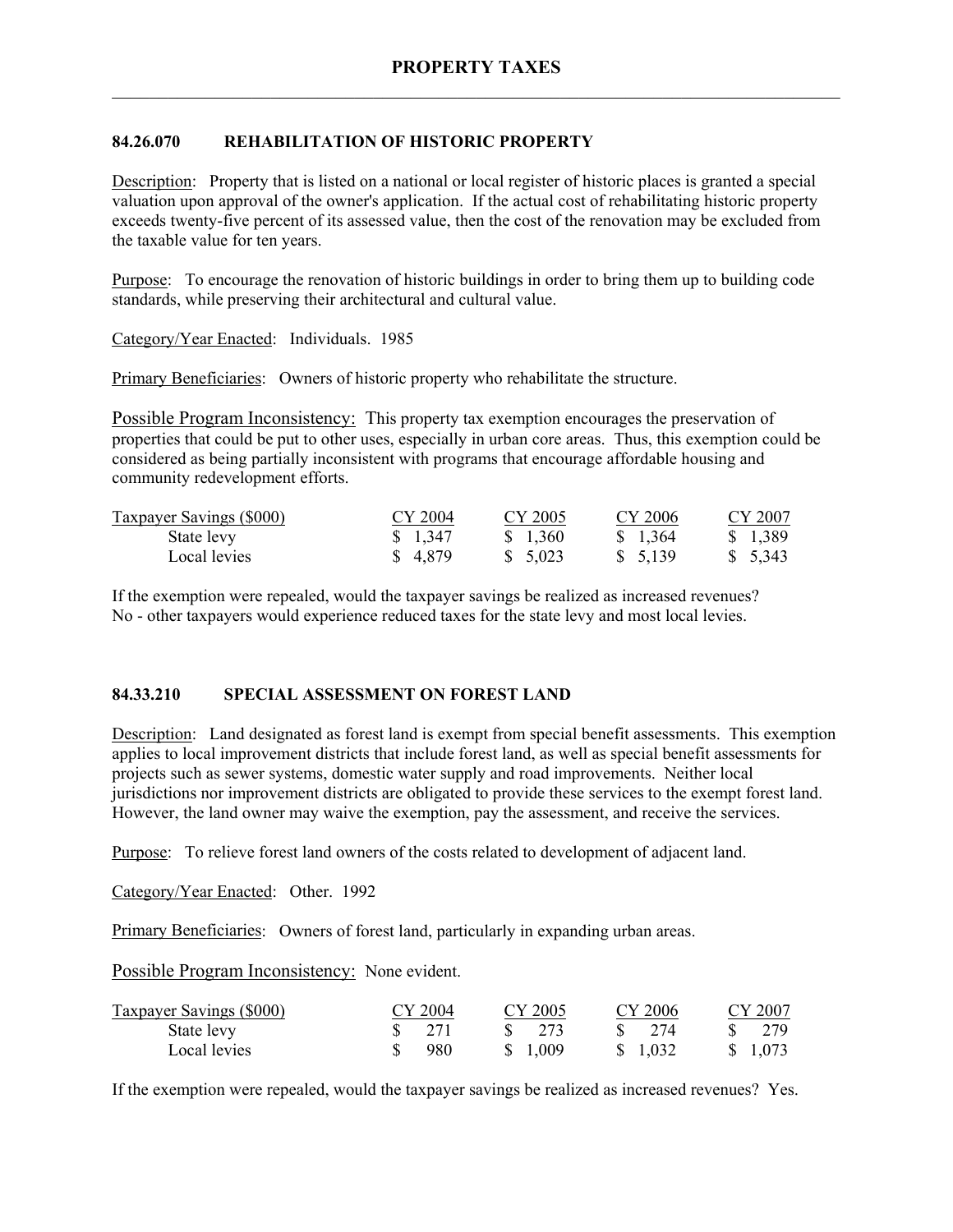### **84.36.010 2nd NARROWS BRIDGE**

Description: Property tax exemption is provided for state route 16 corridor transportation systems and facilities constructed pursuant to Chapter 47.46 RCW.

Purpose: This exemption is intended to exempt any private property used in conjunction with construction and operation of the 2nd Narrows bridge in Pierce County which will span Puget Sound. When adopted, the exemption was predicated upon the assumption that the bridge would be built with private funding until construction was complete and subsequently deeded to the state. This exemption was therefore intended to lower the overall cost of the project to enhance the likelihood of private investors funding the cost of construction.

Category/Year Enacted: Business incentive. 1998.

Primary Beneficiaries: As originally conceived, firms involved in construction/operation of the bridge and ultimately persons who utilize the bridge.

Possible Program Inconsistency: None evident.

Taxpayer Savings (\$000) None. The current concept of, and agreement for, construction and operation of the 2nd Narrows bridge and the associated state route 16 systems do not entail any private funding or ownership of property. The revenue effects of this exemption are implicitly included with all other state highways under the State Government category.

# **84.36.015 PARCELS VALUED LESS THAN \$500**

Description: Each parcel of real property and each personal property account that individually has an assessed value of less than \$500 is exempt from property tax.

Purpose: To avoid the administrative expense of listing, valuing and collecting property tax on very small accounts.

Category/Year Enacted: Other. 1997

Primary Beneficiaries: Approximately 65,000 small property owners.

Possible Program Inconsistency: None evident.

| Taxpayer Savings (\$000) | CY 2004 | CY 2005 |      | CY 2006 | CY 2007 |
|--------------------------|---------|---------|------|---------|---------|
| State levy               |         |         |      |         | 69.     |
| Local levies             | 243     | 251     | -SS- | 257     | -267    |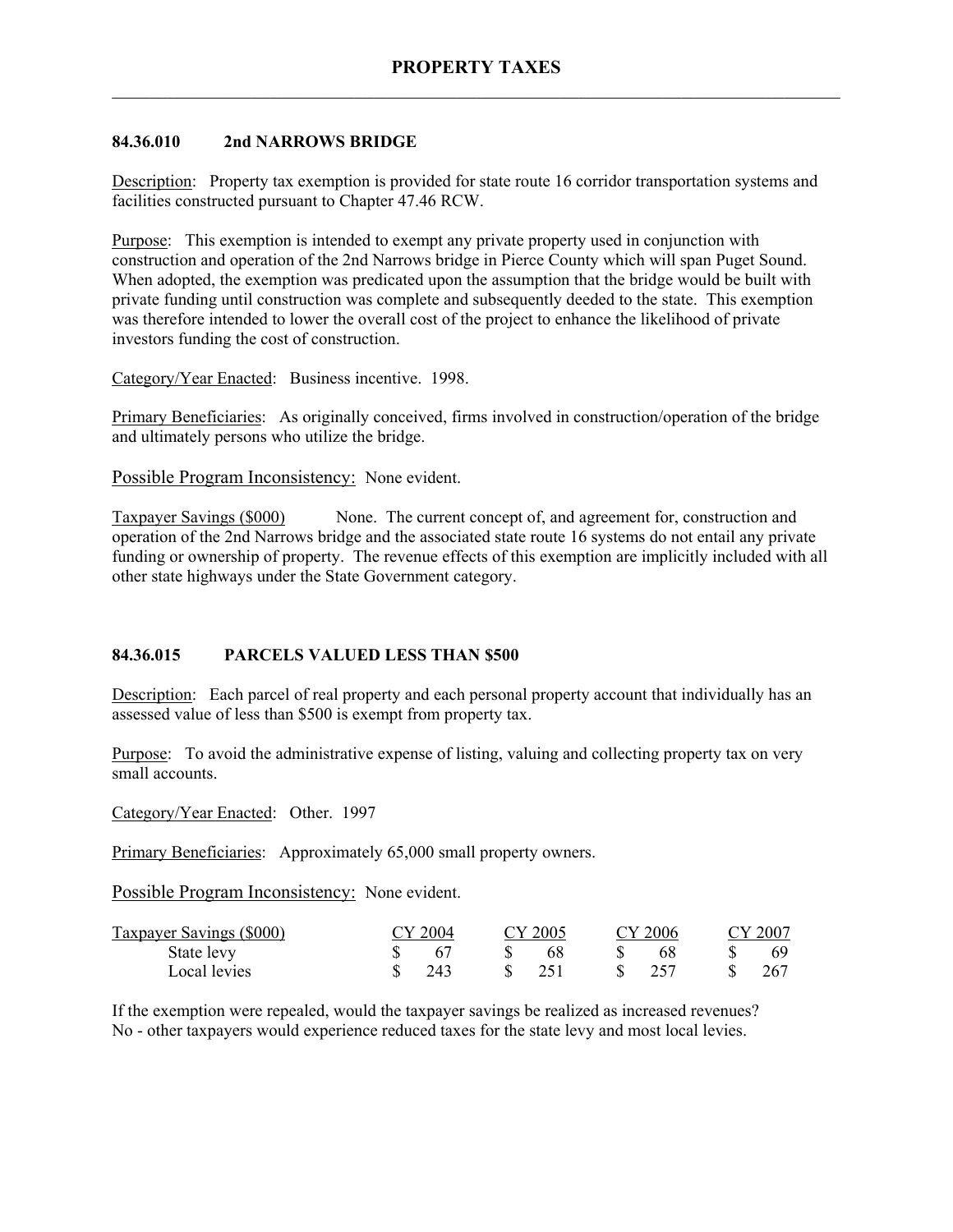#### **84.36.020 CEMETERIES**

Description: All land, buildings and personal property used exclusively for the administration and maintenance of public burying grounds or cemeteries are exempt from property tax, as long as they do not discriminate on the basis of race, color, national origin or ancestry.

Purpose: To support the social benefits provided by burying grounds and cemeteries.

Category/Year Enacted: Other. 1854

Primary Beneficiaries: Approximately 489 parcels owned by 197 cemeteries.

Possible Program Inconsistency: None evident.

| <b>Taxpayer Savings (\$000)</b> | CY 2004               | CY 2005  | CY 2006  | CY 2007  |
|---------------------------------|-----------------------|----------|----------|----------|
| State levy                      | \$1,084               | \$ 1.118 | \$ 1.150 | \$ 1.182 |
| Local levies                    | $\frac{1}{2}$ , 3,934 | \$ 4.142 | \$ 4,345 | \$ 4.552 |

If the exemption were repealed, would the taxpayer savings be realized as increased revenues? No - other taxpayers would experience reduced taxes for the state levy and most local levies.

#### **84.36.030(4) VETERANS ORGANIZATIONS**

Description: Property owned by veterans organizations or societies that are recognized by the Department of Defense and have national chapters is exempt from property tax. To qualify, the property must be used only for purposes of the organization, although the exemption is not nullified if the property is used by a nonprofit organization for fund-raising activities or for commercial business activities for up to three days annually, and the rent is reasonable and doesn't exceed maintenance and operation costs.

Purpose: To support the activities of veterans organizations.

Category/Year Enacted: Other. 1929; expanded in 1993 to allow fund-raising and commercial use.

Primary Beneficiaries: Approximately 164 applicants comprising 218 parcels.

Possible Program Inconsistency: None evident.

| Taxpayer Savings (\$000) | CY 2004 |     | CY 2005 | CY 2006 | CY 2007 |
|--------------------------|---------|-----|---------|---------|---------|
| State levy               | 106     |     | 110     |         |         |
| Local levies             | 385     | SS. | 406     | 425     | 446     |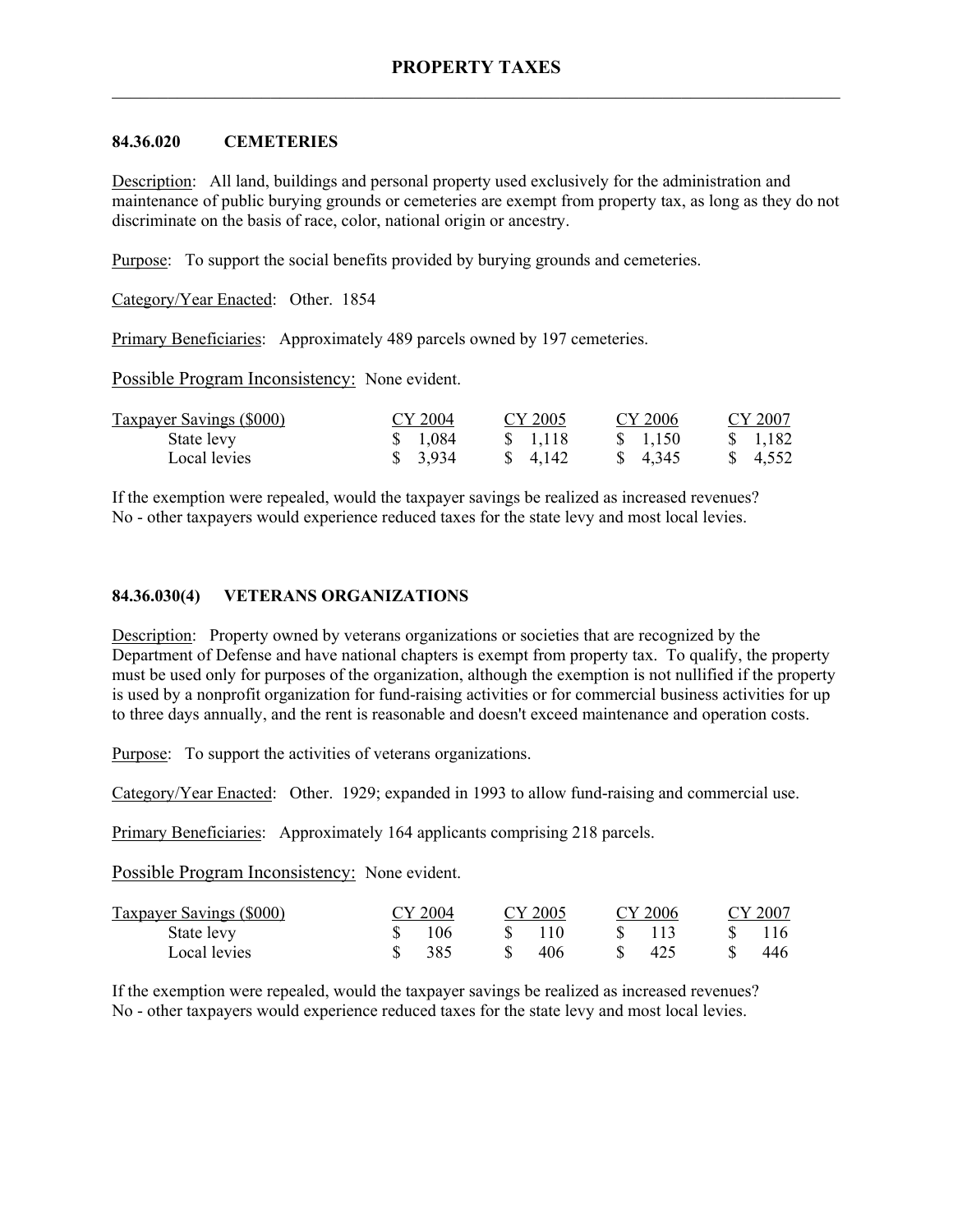### **84.36.060(1, c) FIRE COMPANIES**

Description: Fire engines, buildings and other equipment of fire companies of any city, town or privately owned fire company are exempt from property tax.

Purpose: Municipal fire departments and fire districts are exempt on property they own under RCW 84.36.010. This statute covers privately-owned land upon which fire districts maintain fire stations.

Category/Year Enacted: Other. 1890

Primary Beneficiaries: Only one fire district is known to maintain a fire station on privately-owned land.

Possible Program Inconsistency: None evident.

Taxpayer Savings (\$000) Minimal.

If the exemption were repealed, would the taxpayer savings be realized as increased revenues? No - other taxpayers would experience reduced taxes for the state levy and most local levies.

#### **84.36.060(1,d) HUMANE SOCIETIES**

Description: Property owned and used by humane societies is exempt from property tax.

Purpose: To support the social benefits that humane societies provide. Also, to provide the same tax exempt status granted to animal shelters operated by local governments.

Category/Year Enacted: Other. 1915

Primary Beneficiaries: Approximately 19 humane societies covering 33 parcels.

Possible Program Inconsistency: None evident.

| Taxpayer Savings (\$000) | CY 2004 | CY 2005 | CY 2006 | CY 2007 |
|--------------------------|---------|---------|---------|---------|
| State levy               |         |         |         |         |
| Local levies             | 102     | 107     | 112     |         |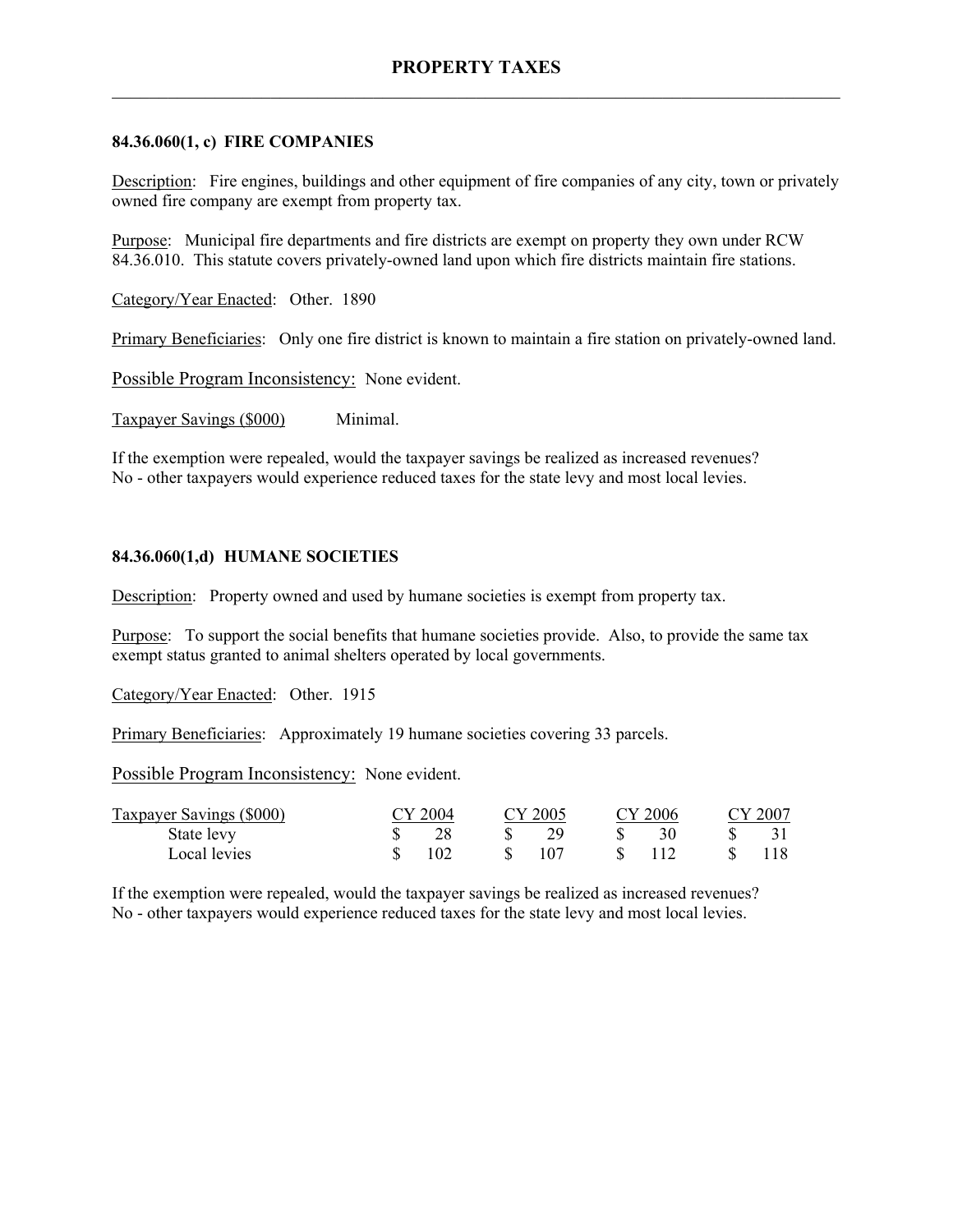# **84.36.255 HABITAT AND WATER QUALITY IMPROVEMENTS**

Description: Property tax exemption is provided for improvements to real and personal property devoted to fish and wildlife habitat restoration and protection and to water quality and quantity improvements. To qualify, the improvements must be undertaken in accordance with a local conservation district's written plan for best management practices.

Purpose: To improve fish and wildlife habitat and water quality/quantity.

Category/Year Enacted: Other. 1997

Primary Beneficiaries: Landowners who invest in habitat improvements.

Possible Program Inconsistency: None evident.

| Taxpayer Savings (\$000) | CY 2004 | CY 2005 | CY 2006 | CY 2007 |
|--------------------------|---------|---------|---------|---------|
| State levy               | 7Δ      |         |         |         |
| Local levies             |         |         |         | 94      |

If the exemption were repealed, would the taxpayer savings be realized as increased revenues? No - other taxpayers would experience reduced taxes for the state levy and most local levies.

### **84.36.381 SENIOR CITIZENS AND DISABLED HOMEOWNERS**

Description: Retired senior citizens (aged 61 or more) and disabled homeowners with incomes of \$30,000 or less are exempt from all excess property taxes levied on their principal residence. Those whose income is between \$18,000 and \$24,000 also are exempt on all regular property tax levies on the first \$40,000 of the residence's assessed value or 35 percent of the value up to a maximum of \$60,000, whichever is greater. Homeowners with income less than \$18,000 are exempt from all regular levies on the first \$50,000 of assessed value or 60 percent of the value (with no maximum), whichever is greater.

Purpose: This program was implemented following constitutional authorization by the voters in 1966 to provide property tax relief to low-income, retired or disabled homeowners.

Category/Year Enacted: Individuals. Initial exemption of \$50 in 1967; converted to an income-based exemption in 1971 with income limits increased several times subsequently.

Primary Beneficiaries: Approximately 113,000 homeowners currently benefit from this program.

Possible Program Inconsistency: None evident.

| <b>Taxpayer Savings (\$000)</b> | CY 2004  | CY 2005  | CY 2006  | CY 2007  |
|---------------------------------|----------|----------|----------|----------|
| State levy                      | \$13,060 | \$12,799 | \$12,543 | \$12,292 |
| Local levies                    | \$66,428 | \$65,099 | \$63,797 | \$62,521 |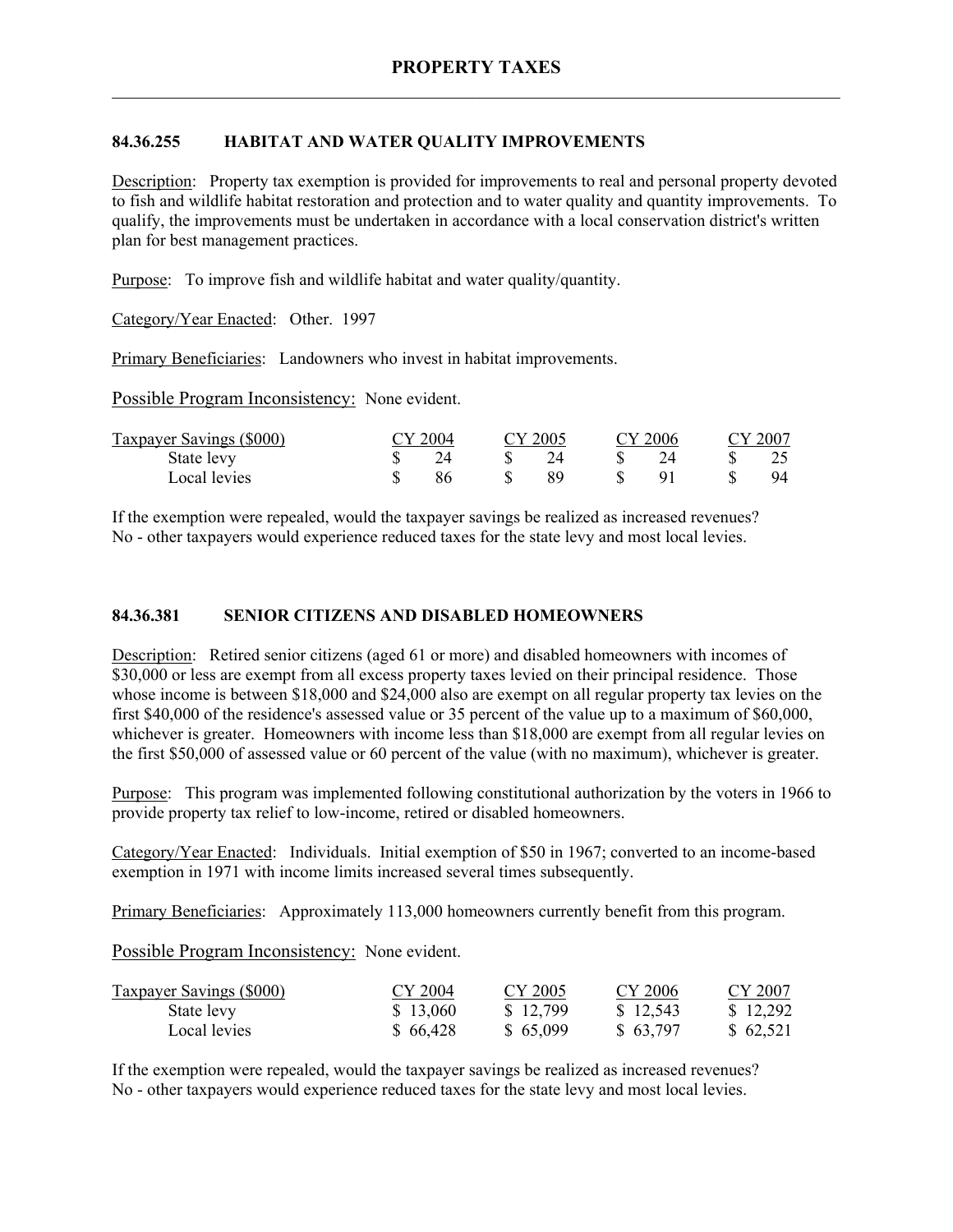### **84.36.400 HOME IMPROVEMENTS**

Description: Improvements to existing single family residential structures are eligible for a three year exemption from property tax following completion of the remodeling. The exemption is limited to no more than 30 percent of the structure's assessed value at the time the work commenced.

Purpose: To encourage homeowners to upgrade their residences, while avoiding the sudden and potentially large increases in assessed value and property tax which can otherwise occur.

Category/Year Enacted: Individuals. 1972

Primary Beneficiaries: Approximately 2,790 homeowners are presently exempt under this program.

Possible Program Inconsistency: None evident.

| <b>Taxpayer Savings (\$000)</b> | CY 2004          | CY 2005                         |             | CY 2006 | CY 2007 |
|---------------------------------|------------------|---------------------------------|-------------|---------|---------|
| State levy                      | $\frac{\$}{235}$ | $\frac{\text{S}}{\text{S}}$ 237 | $S_{\perp}$ | - 238   | -243    |
| Local levies                    | 852              | - 876                           |             | -897    | 933     |

If the exemption were repealed, would the taxpayer savings be realized as increased revenues? No - other taxpayers would experience reduced taxes for the state levy and most local levies.

#### **84.36.487 AIR POLLUTION CONTROL FACILITIES**

Description: Air pollution control equipment that is constructed or installed at a thermal electric generating facility after May 15, 1997 is exempt from property tax. To qualify, the generating facility must have been placed in operation between Jan. 1, 1970 and July 1, 1975.

Purpose: To provide an economic incentive for businesses engaged in the construction or installation of such air pollution facilities or the operation of qualifying generating plants, thereby encouraging the facility to remain in operation and provide jobs while reducing air pollution emissions.

Category/Year Enacted: Other business. 1997

Primary Beneficiaries: Owners of the Centralia steam plant, as well as suppliers of coal to the facility.

Possible Program Inconsistency: None evident.

| <b>Taxpayer Savings (\$000)</b> | CY 2004  | CY 2005           | CY 2006  | CY 2007  |
|---------------------------------|----------|-------------------|----------|----------|
| State levy                      | \$510    | $\frac{1}{2}$ 515 | \$ 516   | 526      |
| Local levies                    | \$ 1.847 | \$ 1.901          | \$ 1.945 | \$ 2.022 |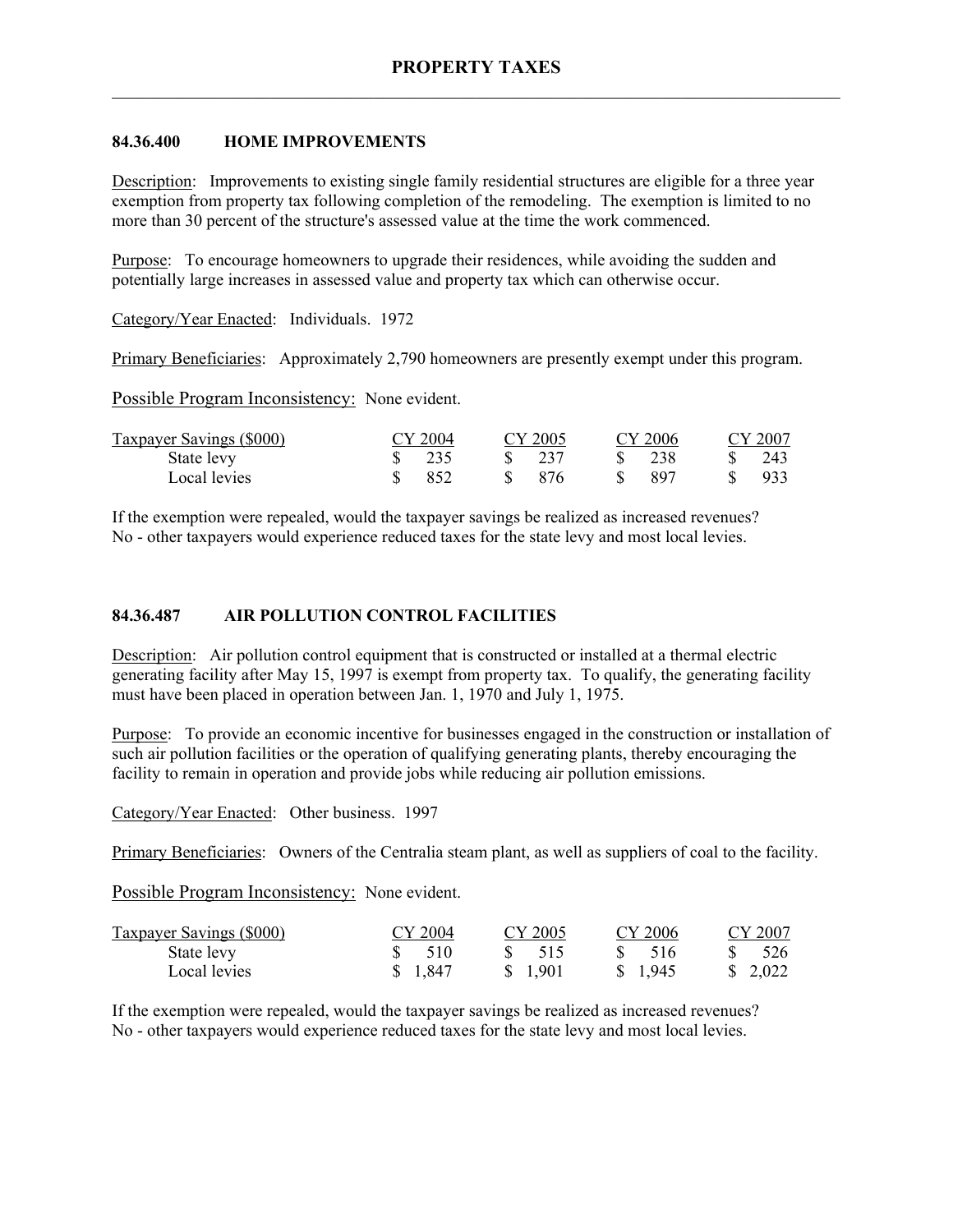# **84.36.635 ALCOHOL/BIODIESEL FUEL MANUFACTURING FACILITIES**

Description: Real and personal property used to manufacture alcohol fuel or biodiesel fuel is exempt from property tax. Land used to grow crops which are used for such fuel is not subject to the exemption. The exemption is provided for the first six years following completion of the manufacturing facility. No new applications for this exemption may be submitted to county assessors after December 31, 2009.

Purpose: To encourage the manufacturing of alternatives to petroleum-based fuels.

Category/Year Enacted: Business incentive. 2003

Primary Beneficiaries: There are currently no facilities that qualify for this exemption. There is one potential facility which may be constructed in the Moses Lake area. However, it is not known whether the plant will be built or, if so, when.

Possible Program Inconsistency: None evident.

Taxpayer Savings (\$000) None.

# **84.36.640 WOOD BIOMASS FUEL MANUFACTURING FACILITIES**

Description: Real and personal property used to manufacture wood biomass fuel is exempt from property tax. Land used to grow crops which are used for such fuel is not subject to the exemption. The exemption is provided for the first six years following completion of the manufacturing facility. No new applications for this exemption may be submitted to county assessors after December 31, 2009.

Purpose: To encourage the manufacturing of alternatives to petroleum-based fuels.

Category/Year Enacted: Business incentive. 2003

Primary Beneficiaries: There are currently no facilities that qualify for this exemption and no known proposals to construct such a facility.

Possible Program Inconsistency: None evident.

Taxpayer Savings (\$000) None.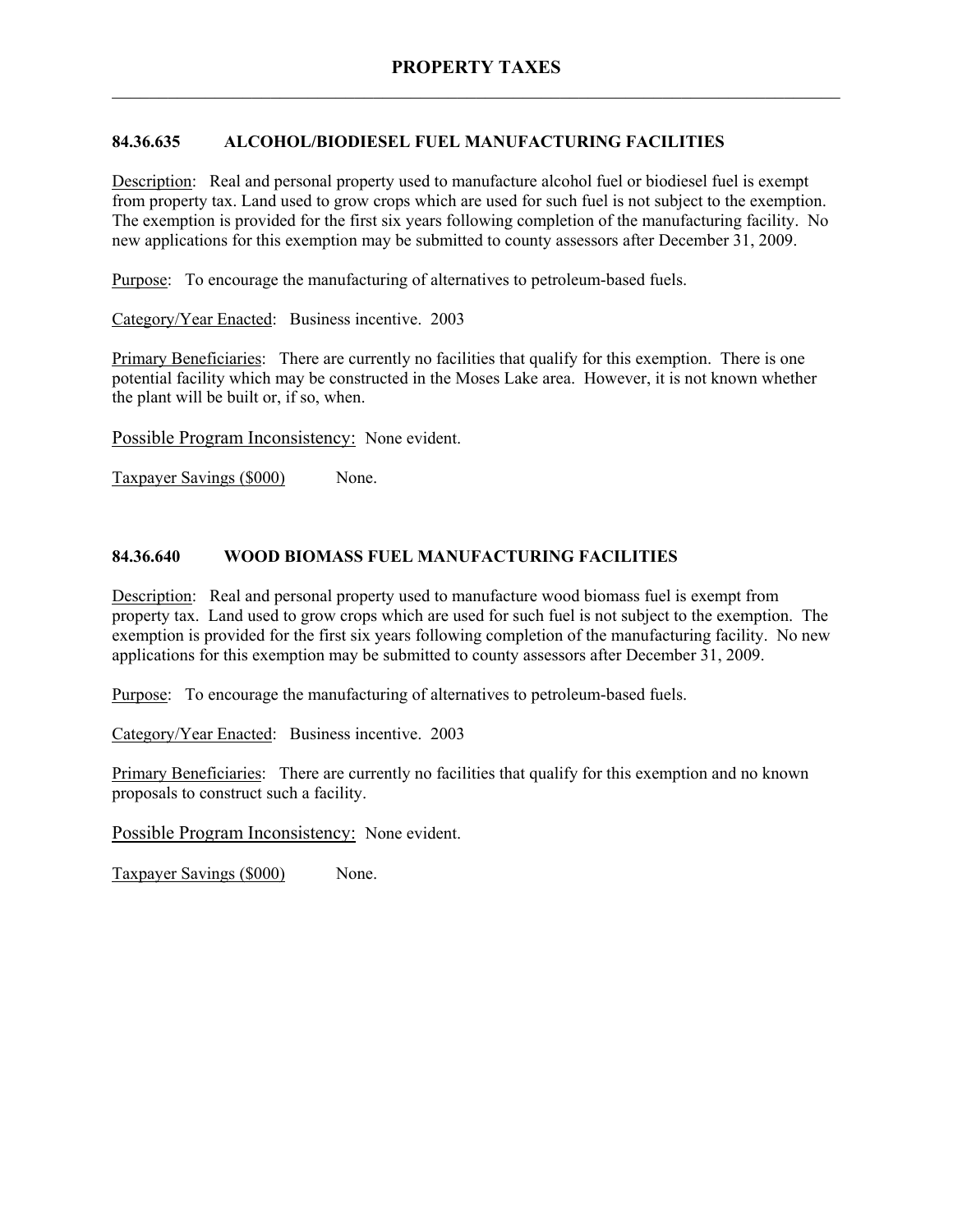## **84.36.655 MANUFACTURING OF SUPER-EFFICIENT AIRCRAFT**

Description: An exemption from property tax is provided for facilities used to manufacture superefficient airplanes which are located on property owned by a port district. The exemption covers buildings, machinery, equipment and other personal property owned by a lessee of port district property. This exemption is not available if the manufacturer takes the B&O tax credit provided by RCW 82.04.4463. This exemption is scheduled to expire on July 1, 2024.

Purpose: To encourage siting of a super-efficient airplane manufacturing facility in Washington. This exemption presumes that such a facility would be located on port district property. As such, it addresses the personal property component of the facility, since the real property is presumed to be publicly-owned.

Category/Year Enacted: Business incentive. 2003 (effective January 1, 2005)

Primary Beneficiaries: Any manufacturer of a super-efficient airplane that locates a facility on port district property.

Possible Program Inconsistency: None evident.

| Taxpayer Savings (\$000)* | CY 2004 |   | CY 2005  | CY 2006  | CY 2007  |
|---------------------------|---------|---|----------|----------|----------|
| State levy                |         | S | -546     | \$ 2.045 | \$ 1,887 |
| Local levies              |         |   | \$ 2.016 | \$ 7.705 | \$ 7,256 |

\*These estimates assume the facility would be located on port district property.

If the exemption were repealed, would the taxpayer savings be realized as increased revenues? No - other taxpayers would experience reduced taxes for the state levy and most local levies.

#### **84.56.025 WAIVER OF DELINQUENCY PENALTIES**

Description: Interest and penalties on delinquent property taxes may be waived for up to 18 months if the delinquency was due to an error on the part of the county or hardship caused by the death of the taxpayer's spouse, parent or step-parent.

Purpose: To provide relief for taxpayers in the above situations.

Category/Year Enacted: Individuals. 1984; statute clarified in 2003 giving County Treasurers more flexibility in administering the waiver of delinquency penalties.

Primary Beneficiaries: Property owners who may owe interest and penalties in these circumstances.

Possible Program Inconsistency: None evident.

Taxpayer Savings (\$000) Minimal. No county has reported any utilization of this waiver.